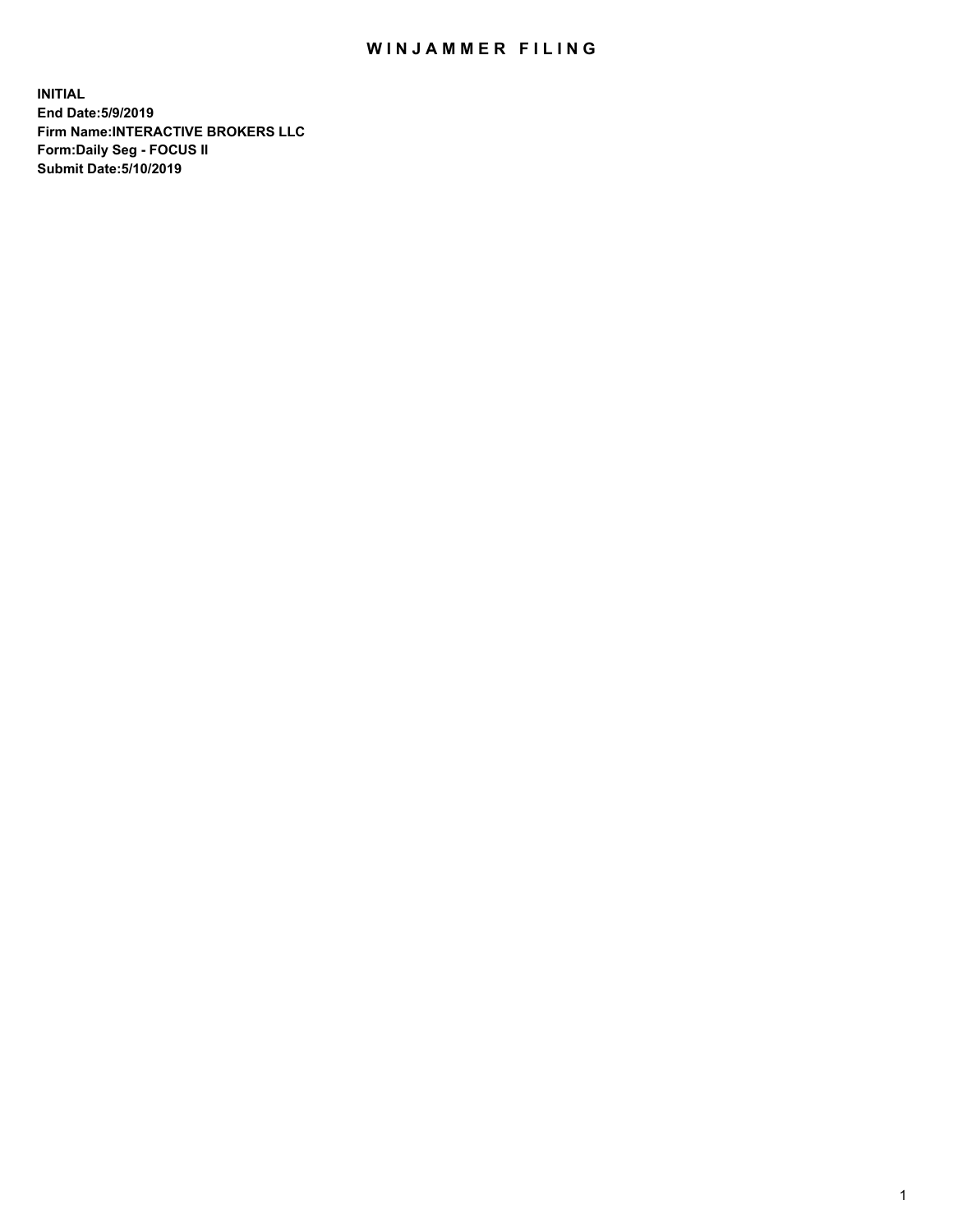**INITIAL End Date:5/9/2019 Firm Name:INTERACTIVE BROKERS LLC Form:Daily Seg - FOCUS II Submit Date:5/10/2019 Daily Segregation - Cover Page**

| Name of Company                                                                                                                                                                                                                                                                                                               | <b>INTERACTIVE BROKERS LLC</b>                                                                  |
|-------------------------------------------------------------------------------------------------------------------------------------------------------------------------------------------------------------------------------------------------------------------------------------------------------------------------------|-------------------------------------------------------------------------------------------------|
| <b>Contact Name</b>                                                                                                                                                                                                                                                                                                           | <b>James Menicucci</b>                                                                          |
| <b>Contact Phone Number</b>                                                                                                                                                                                                                                                                                                   | 203-618-8085                                                                                    |
| <b>Contact Email Address</b>                                                                                                                                                                                                                                                                                                  | jmenicucci@interactivebrokers.c<br>$om$                                                         |
| FCM's Customer Segregated Funds Residual Interest Target (choose one):<br>a. Minimum dollar amount: ; or<br>b. Minimum percentage of customer segregated funds required:% ; or<br>c. Dollar amount range between: and; or<br>d. Percentage range of customer segregated funds required between:% and%.                        | $\overline{\mathbf{0}}$<br>$\overline{\mathbf{0}}$<br>155,000,000 245,000,000<br>0 <sub>0</sub> |
| FCM's Customer Secured Amount Funds Residual Interest Target (choose one):<br>a. Minimum dollar amount: ; or<br>b. Minimum percentage of customer secured funds required:%; or<br>c. Dollar amount range between: and; or<br>d. Percentage range of customer secured funds required between:% and%.                           | $\overline{\mathbf{0}}$<br>$\pmb{0}$<br>80,000,000 120,000,000<br>0 <sub>0</sub>                |
| FCM's Cleared Swaps Customer Collateral Residual Interest Target (choose one):<br>a. Minimum dollar amount: ; or<br>b. Minimum percentage of cleared swaps customer collateral required:%; or<br>c. Dollar amount range between: and; or<br>d. Percentage range of cleared swaps customer collateral required between:% and%. | $\overline{\mathbf{0}}$<br><u>0</u><br>0 <sub>0</sub><br>00                                     |

Attach supporting documents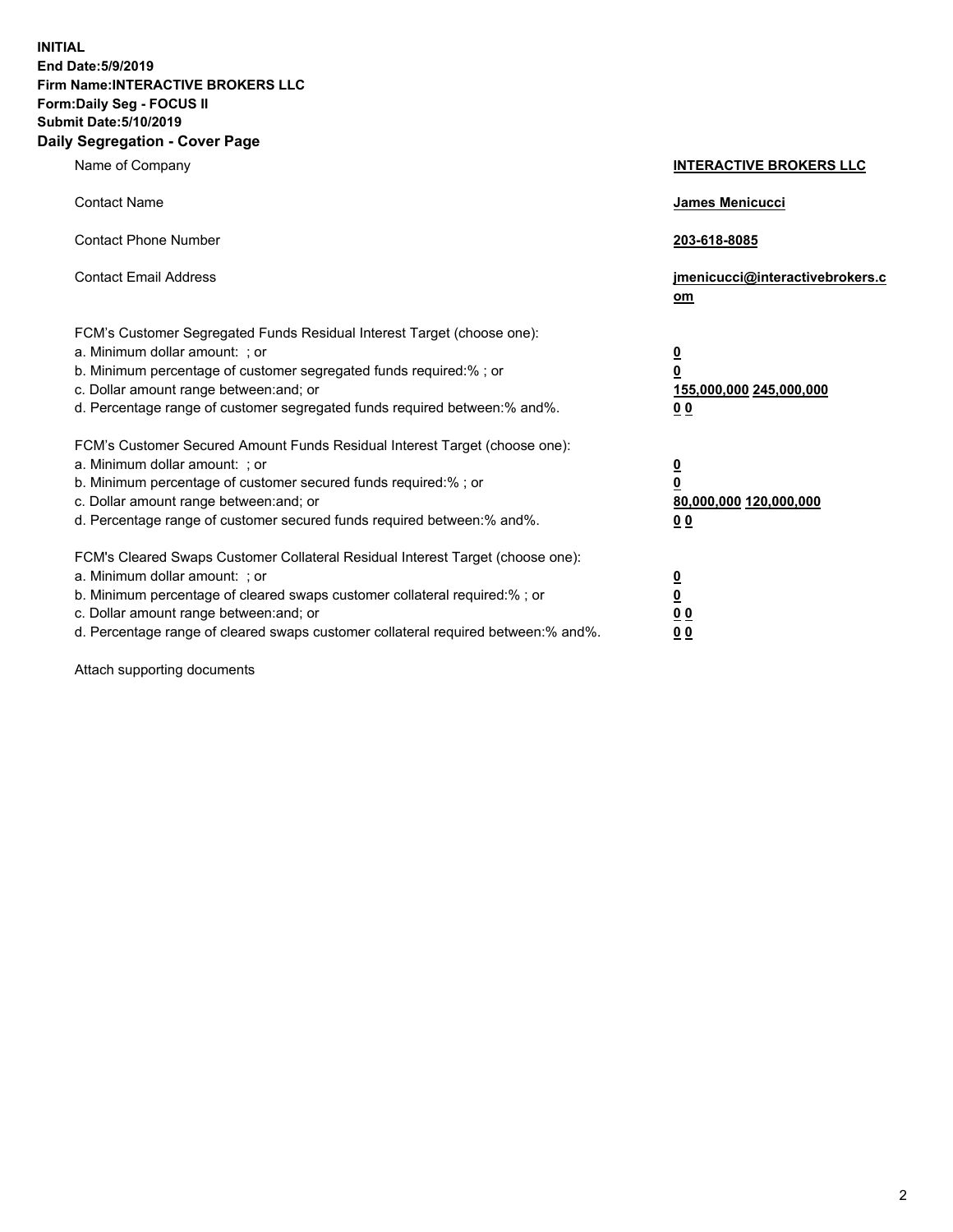## **INITIAL End Date:5/9/2019 Firm Name:INTERACTIVE BROKERS LLC Form:Daily Seg - FOCUS II Submit Date:5/10/2019 Daily Segregation - Secured Amounts**

|     | Dany Jegregation - Jecureu Aniounts                                                         |                                    |
|-----|---------------------------------------------------------------------------------------------|------------------------------------|
|     | Foreign Futures and Foreign Options Secured Amounts                                         |                                    |
|     | Amount required to be set aside pursuant to law, rule or regulation of a foreign            | $0$ [7305]                         |
|     | government or a rule of a self-regulatory organization authorized thereunder                |                                    |
| 1.  | Net ledger balance - Foreign Futures and Foreign Option Trading - All Customers             |                                    |
|     | A. Cash                                                                                     | 438,013,907 [7315]                 |
|     | B. Securities (at market)                                                                   | $0$ [7317]                         |
| 2.  | Net unrealized profit (loss) in open futures contracts traded on a foreign board of trade   | 992,530 [7325]                     |
| 3.  | Exchange traded options                                                                     |                                    |
|     | a. Market value of open option contracts purchased on a foreign board of trade              | <b>55,482</b> [7335]               |
|     | b. Market value of open contracts granted (sold) on a foreign board of trade                | $-12,656$ [7337]                   |
| 4.  | Net equity (deficit) (add lines 1. 2. and 3.)                                               | 439,049,263 [7345]                 |
| 5.  | Account liquidating to a deficit and account with a debit balances - gross amount           | 33,705 [7351]                      |
|     | Less: amount offset by customer owned securities                                            | 0 [7352] 33,705 [7354]             |
| 6.  | Amount required to be set aside as the secured amount - Net Liquidating Equity              | 439,082,968 [7355]                 |
|     | Method (add lines 4 and 5)                                                                  |                                    |
| 7.  | Greater of amount required to be set aside pursuant to foreign jurisdiction (above) or line | 439,082,968 [7360]                 |
|     | 6.                                                                                          |                                    |
|     | FUNDS DEPOSITED IN SEPARATE REGULATION 30.7 ACCOUNTS                                        |                                    |
| 1.  | Cash in banks                                                                               |                                    |
|     | A. Banks located in the United States                                                       | 73,100,758 [7500]                  |
|     | B. Other banks qualified under Regulation 30.7                                              | 0 [7520] 73,100,758 [7530]         |
| 2.  | Securities                                                                                  |                                    |
|     | A. In safekeeping with banks located in the United States                                   | 412,761,955 [7540]                 |
|     | B. In safekeeping with other banks qualified under Regulation 30.7                          | 0 [7560] 412,761,955 [7570]        |
| 3.  | Equities with registered futures commission merchants                                       |                                    |
|     | A. Cash                                                                                     | $0$ [7580]                         |
|     | <b>B.</b> Securities                                                                        | $0$ [7590]                         |
|     | C. Unrealized gain (loss) on open futures contracts                                         | $0$ [7600]                         |
|     | D. Value of long option contracts                                                           | $0$ [7610]                         |
|     | E. Value of short option contracts                                                          | 0 [7615] 0 [7620]                  |
| 4.  | Amounts held by clearing organizations of foreign boards of trade                           |                                    |
|     | A. Cash                                                                                     | $0$ [7640]                         |
|     | <b>B.</b> Securities                                                                        | $0$ [7650]                         |
|     | C. Amount due to (from) clearing organization - daily variation                             | $0$ [7660]                         |
|     | D. Value of long option contracts                                                           | 0 [7670]                           |
|     | E. Value of short option contracts                                                          | 0 [7675] 0 [7680]                  |
| 5.  | Amounts held by members of foreign boards of trade                                          |                                    |
|     | A. Cash<br><b>B.</b> Securities                                                             | 74,408,466 [7700]                  |
|     | C. Unrealized gain (loss) on open futures contracts                                         | $0$ [7710]                         |
|     | D. Value of long option contracts                                                           | -2,188,237 [7720]<br>55,482 [7730] |
|     | E. Value of short option contracts                                                          | -12,656 [7735] 72,263,055 [7740]   |
| 6.  | Amounts with other depositories designated by a foreign board of trade                      |                                    |
| 7.  | Segregated funds on hand                                                                    | 0 [7760]<br>$0$ [7765]             |
| 8.  | Total funds in separate section 30.7 accounts                                               | 558,125,768 [7770]                 |
| 9.  | Excess (deficiency) Set Aside for Secured Amount (subtract line 7 Secured Statement         | 119,042,800 [7380]                 |
|     | Page 1 from Line 8)                                                                         |                                    |
| 10. | Management Target Amount for Excess funds in separate section 30.7 accounts                 | 80,000,000 [7780]                  |
| 11. | Excess (deficiency) funds in separate 30.7 accounts over (under) Management Target          | 39,042,800 [7785]                  |
|     |                                                                                             |                                    |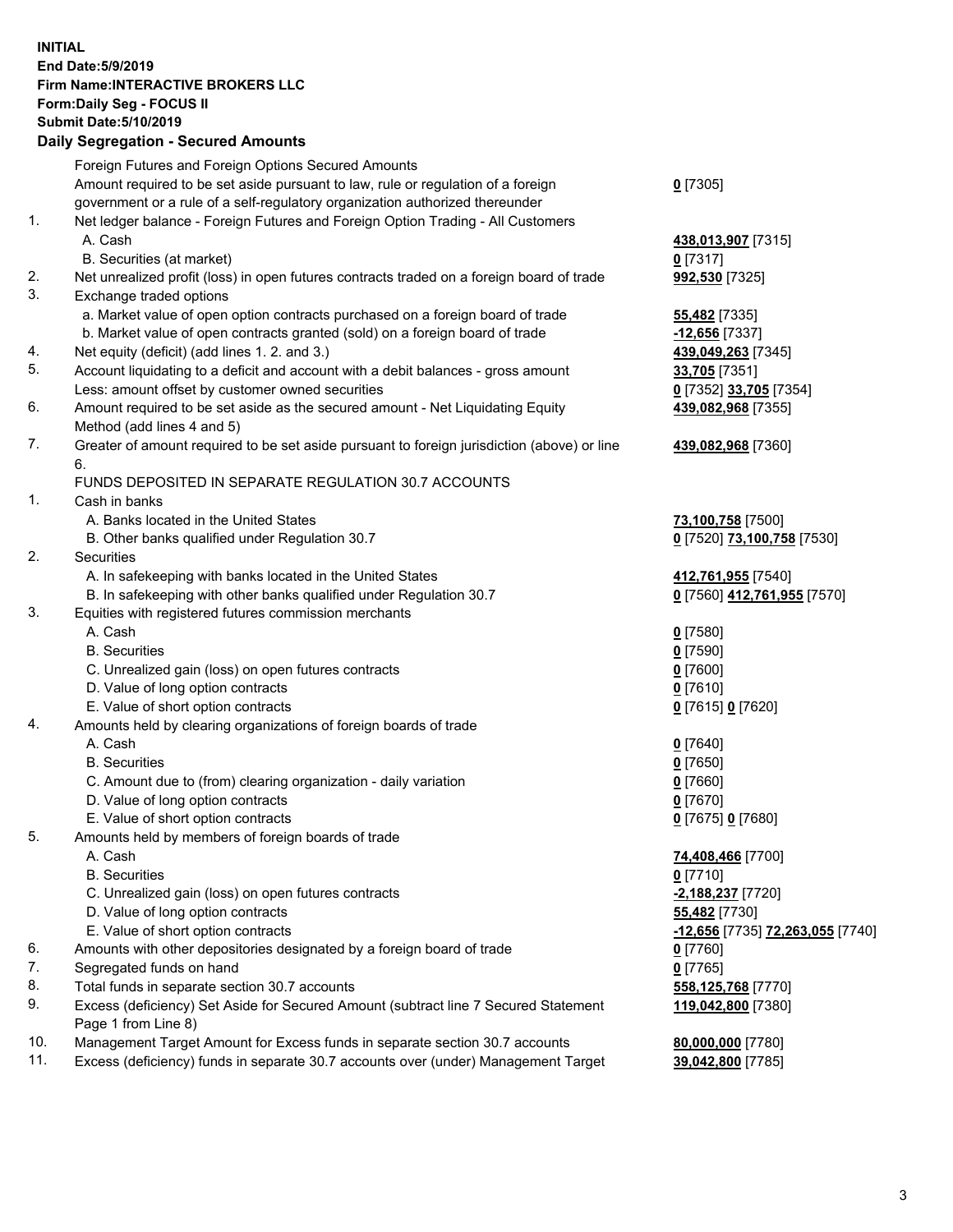**INITIAL End Date:5/9/2019 Firm Name:INTERACTIVE BROKERS LLC Form:Daily Seg - FOCUS II Submit Date:5/10/2019 Daily Segregation - Segregation Statement** SEGREGATION REQUIREMENTS(Section 4d(2) of the CEAct) 1. Net ledger balance A. Cash **3,793,388,603** [7010] B. Securities (at market) **0** [7020] 2. Net unrealized profit (loss) in open futures contracts traded on a contract market **9,128,463** [7030] 3. Exchange traded options A. Add market value of open option contracts purchased on a contract market **166,499,571** [7032] B. Deduct market value of open option contracts granted (sold) on a contract market **-253,423,785** [7033] 4. Net equity (deficit) (add lines 1, 2 and 3) **3,715,592,852** [7040] 5. Accounts liquidating to a deficit and accounts with debit balances - gross amount **1,213,670** [7045] Less: amount offset by customer securities **0** [7047] **1,213,670** [7050] 6. Amount required to be segregated (add lines 4 and 5) **3,716,806,522** [7060] FUNDS IN SEGREGATED ACCOUNTS 7. Deposited in segregated funds bank accounts A. Cash **652,447,388** [7070] B. Securities representing investments of customers' funds (at market) **2,093,142,950** [7080] C. Securities held for particular customers or option customers in lieu of cash (at market) **0** [7090] 8. Margins on deposit with derivatives clearing organizations of contract markets A. Cash **3,495,689** [7100] B. Securities representing investments of customers' funds (at market) **1,253,305,774** [7110] C. Securities held for particular customers or option customers in lieu of cash (at market) **0** [7120] 9. Net settlement from (to) derivatives clearing organizations of contract markets **3,156,707** [7130] 10. Exchange traded options A. Value of open long option contracts **171,396,807** [7132] B. Value of open short option contracts **-258,578,538** [7133] 11. Net equities with other FCMs A. Net liquidating equity **0** [7140] B. Securities representing investments of customers' funds (at market) **0** [7160] C. Securities held for particular customers or option customers in lieu of cash (at market) **0** [7170] 12. Segregated funds on hand **0** [7150] 13. Total amount in segregation (add lines 7 through 12) **3,918,366,777** [7180] 14. Excess (deficiency) funds in segregation (subtract line 6 from line 13) **201,560,255** [7190] 15. Management Target Amount for Excess funds in segregation **155,000,000** [7194] **46,560,255** [7198]

16. Excess (deficiency) funds in segregation over (under) Management Target Amount Excess